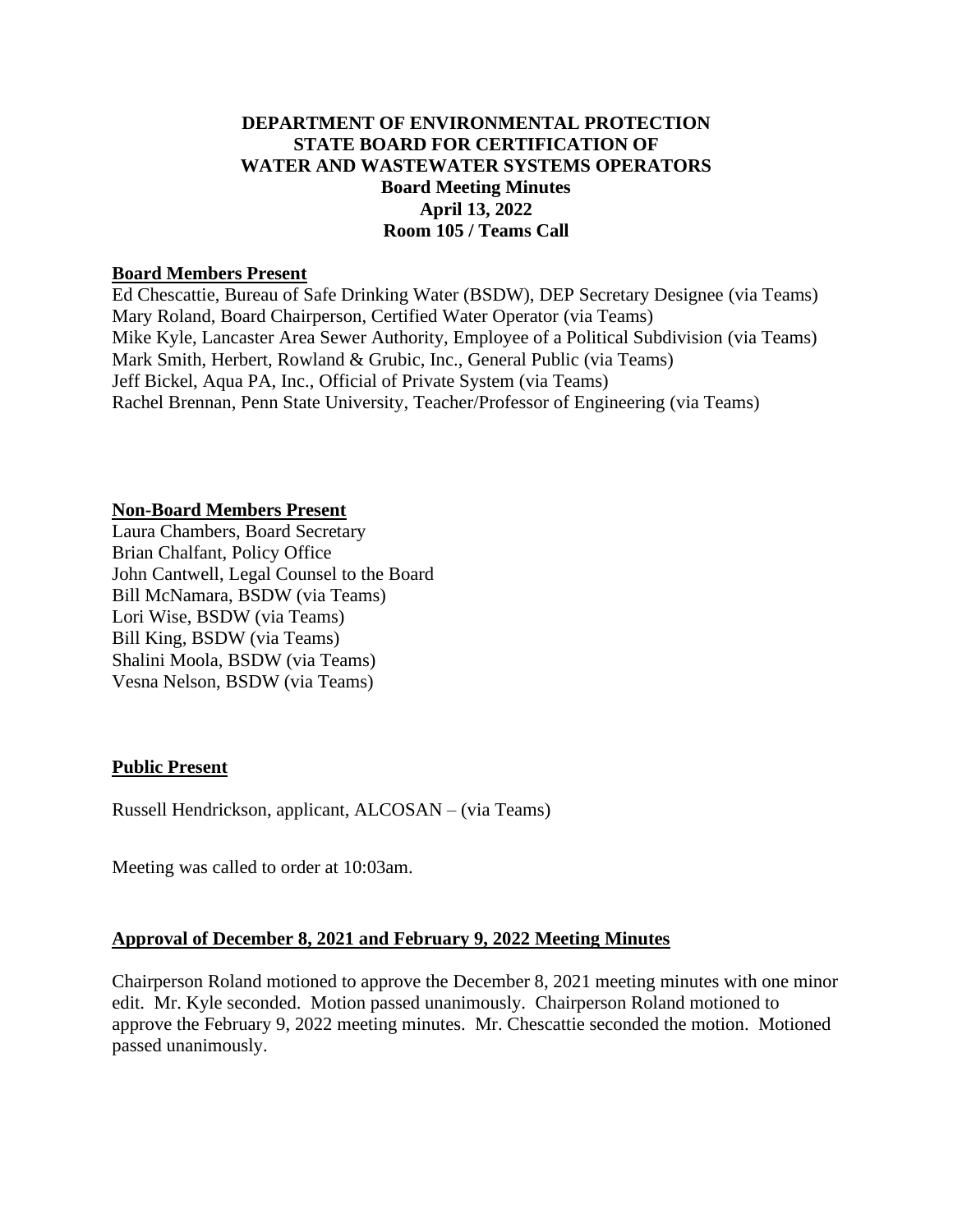# **Approval of New and Upgrade Applications**

Ms. Chambers presented the following new and upgrade license for Board consideration:

- 50 new water licenses
- 27 upgraded water licenses
- 35 new wastewater licenses
- 20 upgraded wastewater licenses
- 8 Operator in Training (OIT) upgrades

Mr. Bickel motioned to approve all the new and upgraded license applications. Chairperson Roland seconded the motion. Motion passed unanimously.

The Department received an OIT upgrade application for Jeremy Matozzo, for which Mr. Chescattie presented a summary. Chairperson Roland motioned to deny the OIT upgrade. Mr. Bickel seconed. Motion passed unanimously.

# **Reciprocity Requests**

### *Wastewater*

**William Schroder** – Holds a New York 4A Wastewater License that was issued on March 8, 2004 and expires on April 1, 2024. His application documents the following: 5 years, 4 months' experience working at Port Richmond WWTP, which is a Class A facility using subclasses 1,4; 4 years, 11 months' experience working at Hunts Point WWTP, which is a Class A facility using subclasses 1,4.

Mr. Schroder's experience was obtained at Class A facilities and an operator is required to have a minimum of 4 years of experience in order to obtain a Pennsylvania Class A license. **Therefore, the Department's determination is that Mr. Schroder has documented the adequate experience relative to a WWA-1.**

Regarding the comparison of examination questions, the applicant passed wastewater exams developed by ABC and administered in New York.

### *The Department's recommendation: The Board should please review the examination information provided and vote on whether Mr. Schroder has documented that he has passed comparable examinations in the State of New York.*

Mr. Kyle motioned to approve Mr. Schroder's WWA-1 license. Chairperson Roland seconded. Motion passed unanimously.

**Edward Kwityn** – Holds a New Jersey S3 wastewater license that was issued on December 7, 2007 and expires on September 30, 2022. His application documents the following: 5 years, 1 month experience working at Township of Ocean Sewerage Authority, which is an A facility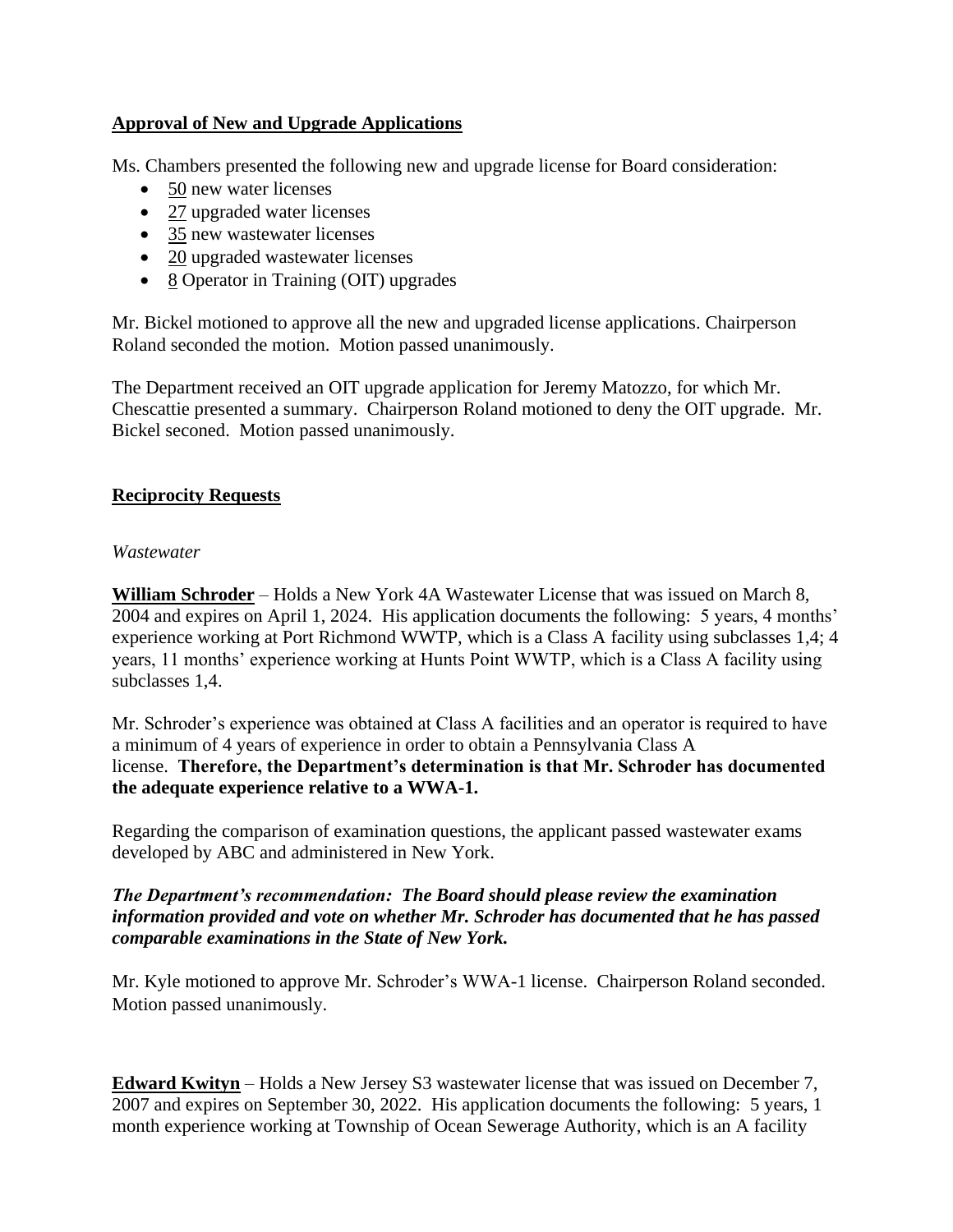using subclasses 1,4; 2 years, 8 months' experience working at Gloucester County Utilities Authority, which is an A facility using subclasses 1,4; 11 years, 8 months' experience working at Evesham Utilities Authority, which is a B facility using subclasses 1,4.

Mr. Kwityn's experience was obtained at A and B facilities and an operator is required to have a minimum of 4 years' experience in order to obtain a Pennsylvania Class A license. **Therefore, the Department's determination is that Mr. Kwityn has documented the adequate experience relative to a WWA-1, WWE4.**

Regarding the comparison of examination questions, the applicant passed wastewater exams developed by ABC and administered in New Jersey.

# *The Department's recommendation: The Board should please review the examination information provided and vote on whether Mr. Kwityn has documented that he has passed comparable examinations in the State of New Jersey.*

Mr. Kyle motioned to approve Mr. Kwityn's WWA-1, WWE4 license. Chairperson Roland seconded. Motion passed unanimously.

*Water*

**David Jones** – Holds a Florida Class A Water Operator License that was issued on February 3, 2021 and expires on April 30, 2023. His application documents 5 years' experience working at Gainesville Regional Utilities Water Plant, which is a Class A facility using subclasses 1,7,8,10,11.

Mr. Jones's experience was obtained at a Class A facility and an operator is required to have a minimum of 4 years of experience in order to obtain a Pennsylvania Class A license. **Therefore, the Department's determination is that Mr. Jones has documented the adequate experience relative to a WA-1,8,11.**

Regarding the comparison of examination questions, the applicant passed water exams administered in Florida. Please see page 3 of the verification form for details regarding the exam Mr. Jones passed in Florida.

# *The Department's recommendation: The Board should please review the examination information provided and vote on whether Mr. Jones has documented that he has passed comparable examinations in the State of Florida.*

Mr. Bickel motioned to approve Mr. Jones's WA-1,8,11 license. Chairperson Roland seconded. Motion passed unanimously.

**Jason Phillips** – Holds a Maryland Water 4 License that was issued on April 1, 2009 and expires on February 1, 2024. His application documents 13 years' experience working at Evitts Creek Water Company, which is a Class A facility using subclasses 1,7,8,10,11,12 and Distribution.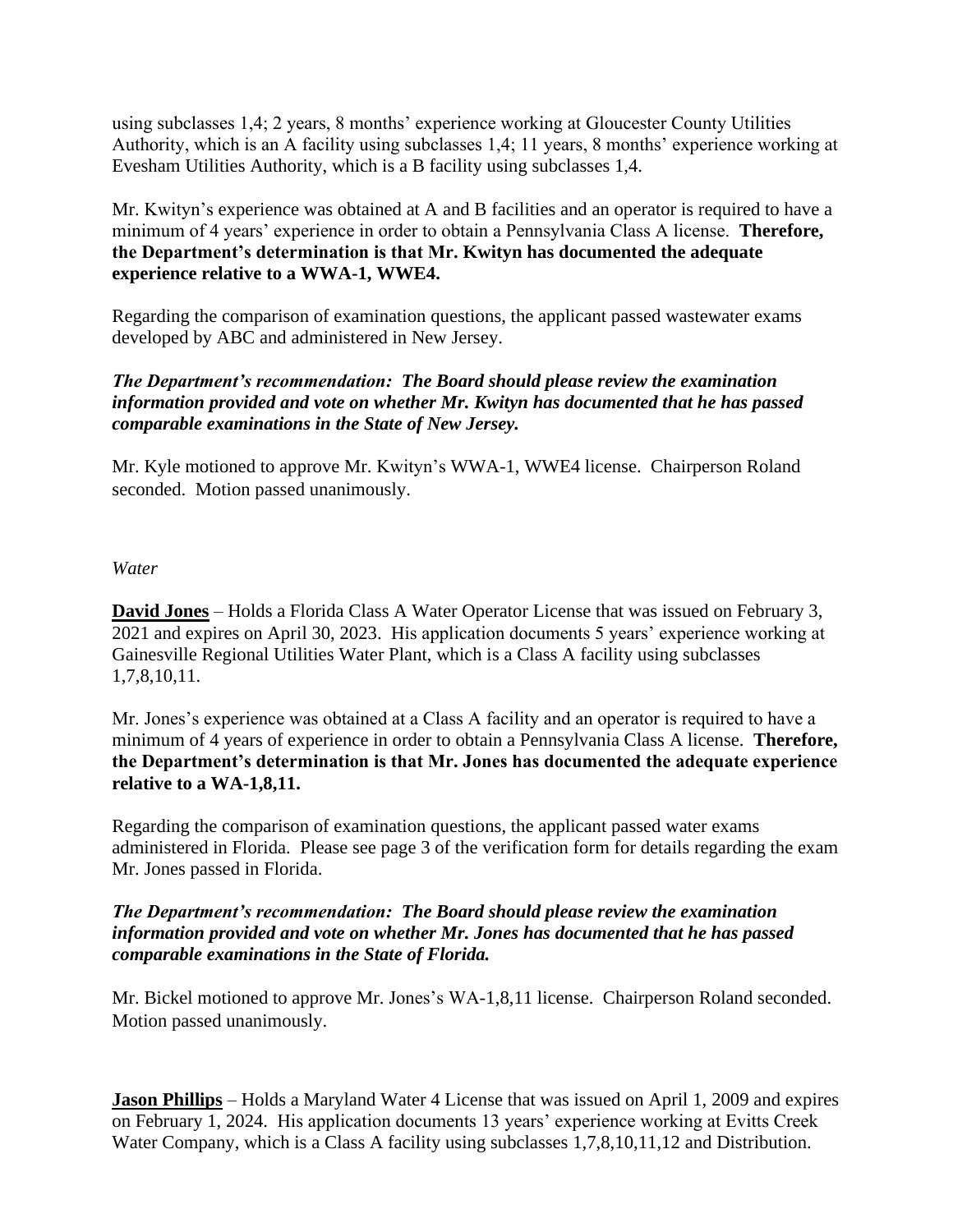Mr. Phillips's experience was obtained at a Class A facility and an operator is required to have a minimum of 4 years of experience in order to obtain a Pennsylvania Class A license. **Therefore, the Department's determination is that Mr. Phillips has documented the adequate experience relative to a WA-1,7,8,10,11,12 and WE.**

Regarding the comparison of examination questions, the applicant passed wastewater exams developed by ABC and administered in Maryland.

# *The Department's recommendation: The Board should please review the examination information provided and vote on whether Mr. Phillips has documented that he has passed comparable examinations in the State of Maryland.*

Chairperson Roland motioned to approve Mr. Phillips's WA-1,7,8,10,11,12 and WE license. Mr. Kyle seconded. Motion passed unanimously.

# **Board Secretary Report**

Ms. Chambers provided the following summary regarding exams for 2022:

- Number of exam **sessions held** thus far in 2022: **8**
- Number of exam **seats offered** thus far in 2022: **246**
- Number of exam **seats filled** thus far in 2022: **216**
- Number of additional exam sessions tentatively scheduled for remainder of 2022: **53**
- Number of additional exam seats tentatively offered for remainder of 2022: **2325**
	- ➢ Total number of computer exams for 2022: **32**
	- ➢ Total number of paper exams for 2022: **29**

# **Old and New Business**

Chairperson Roland announced Dr. Rachel Brennan informed her that this would be Dr. Brennan's last meeting as a member of the Board. Chairperson Roland and all Board members thanked Dr. Brennan for her five years of service.

Public meeting adjourned at 10:37 am.

The Board went into Executive Session at 10:49 am.

The Board reconvened for public session at 12:23 pm.

# **Criminal History Report**

Water Applicant 366203 requested certification for WE.

Water Applicant 364084 requested certification for WC-1,8,11 and WE.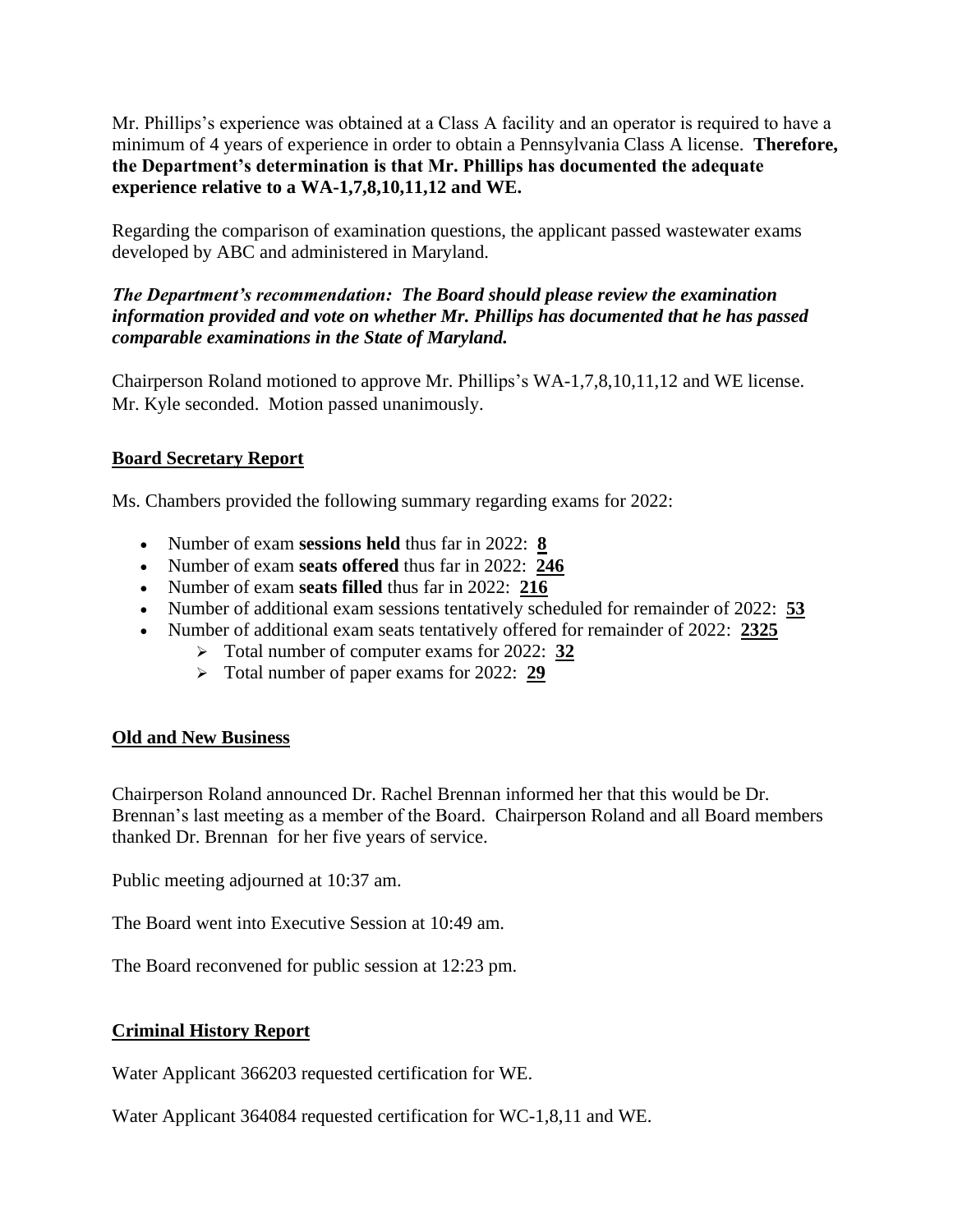Wastewater Applicant 262797 requested certification for WWA-1 and WWE4.

Wastewater Applicant 317886 requested certification for WWE4.

Chairperson Roland motioned to grant Operator 366203 WE certification. Mr. Kyle seconded the motion. Motion passed unanimously.

Chairperson Roland motioned to grant Operator 364084 WC-1,8,11 and WE certification. Mr. Kyle seconded the motion. Motion passed unanimously.

Chairperson Roland motioned to grant Operator 262797 WWA-1 and WWE4 certification. Mr. Kyle seconded the motion. Motion passed unanimously.

Chairperson Roland motioned to grant Operator 317886 WWE4 certification. Mr. Smith seconded the motion. Motion passed unanimously.

### **Extension Requests**

Operator 246345 has a water license that expired on March 31, 2022. The operator was required to obtain 30 hours of training and has currently obtained 0 hours. The extension request claims extenuating circumstances.

Operator 249063 has a water license that expired on December 31, 2021. The operator was required to obtain 30 hours of training and has currently obtained 0 hours. The extension request claims extenuating circumstances.

Operator 198808 has a water license that expired on March 31, 2022. The operator was required to obtain 30 hours of training and has currently obtained 0 hours. The extension request documents extreme health-related circumstances and the applicant is requesting an extension of one year.

Operator 345919 has a water license that expired on September 30, 2021. The operator was required to obtain 8 hours of training and has currently obtained 7.5 hours. The extension request claims health-related conditions, as well as other extenuating circumstances.

Operator 211637 has a water license that expired on March 31, 2022. The operator was required to obtain 30 hours of training and has currently obtained 7 hours. The extension request claims The extension request documents military deployment. Operator is requesting an extension of one month from Board meeting date (May 13, 2022).

Operator 345773 has a water license that expired on December 31, 2021. The operator was required to obtain 8 hours of training and has currently obtained 21.5 hours; however, did not complete the mandatory security training during his first cycle. The extension request documents extreme health-related circumstances . Additionally, the operator did complete the mandatory security training on April 8, 2022.